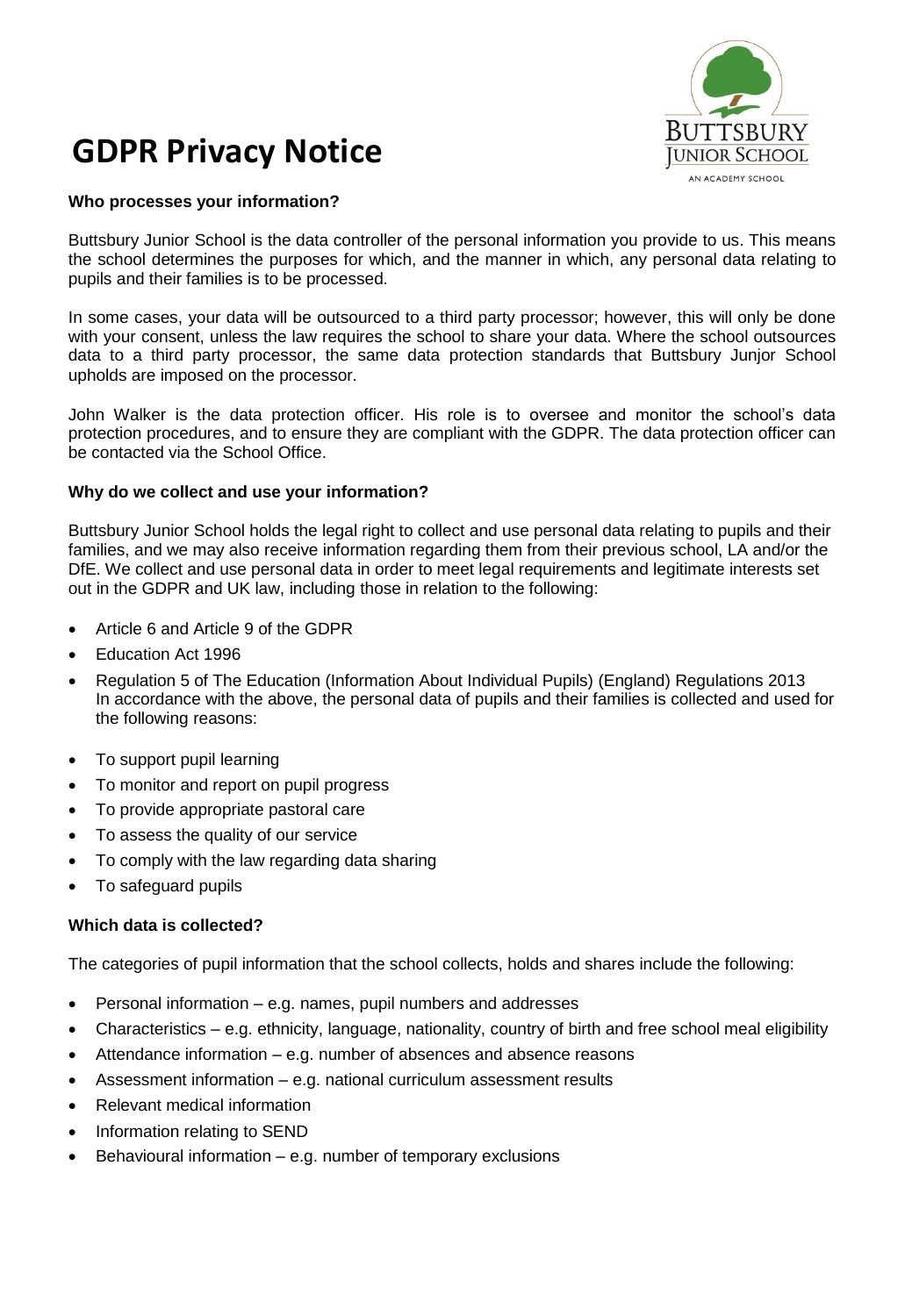Whilst the majority of the personal data you provide to the school is mandatory, some is provided on a voluntary basis. When collecting data, the school will inform you whether you are required to provide this data or if your consent is needed. Where consent is required, the school will provide you with specific and explicit information with regards to the reasons the data is being collected and how the data will be used.

## **How long is your data stored for?**

Personal data relating to pupils at Buttsbury Junior School and their families is stored in line with the school's GDPR Data Protection Policy.

In accordance with the GDPR, the school does not store personal data indefinitely; data is only stored for as long as is necessary to complete the task for which it was originally collected.

## **Will my information be shared?**

The school is required to share pupils' data with the DfE on a statutory basis.

The National Pupil Database (NPD) is managed by the DfE and contains information about pupils in schools in England. Buttsbury Junior School is required by law to provide information about our pupils to the DfE as part of statutory data collections, such as the school census; some of this information is then stored in the NPD. The DfE may share information about our pupils from the NPD with third parties who promote the education or wellbeing of children in England by:

- Conducting research or analysis.
- Producing statistics.
- Providing information, advice or guidance.

The DfE has robust processes in place to ensure the confidentiality of any data shared from the NDP is maintained.

Buttsbury Junior School will not share your personal information with any third parties without your consent, unless the law allows us to do so. The school routinely shares pupils' information with:

- Pupils' destinations upon leaving the school
- The Local Authority
- The NHS
- The DfE

## **What are your rights?**

Parents and pupils have the following rights in relation to the processing of their personal data. You have the right to:

- Be informed about how Buttsbury Junior School uses your personal data.
- Request access to the personal data that Buttsbury Junior School holds.
- Request that your personal data is amended if it is inaccurate or incomplete.
- Request that your personal data is erased where there is no compelling reason for its continued processing.
- Request that the processing of your data is restricted.
- Object to your personal data being processed.